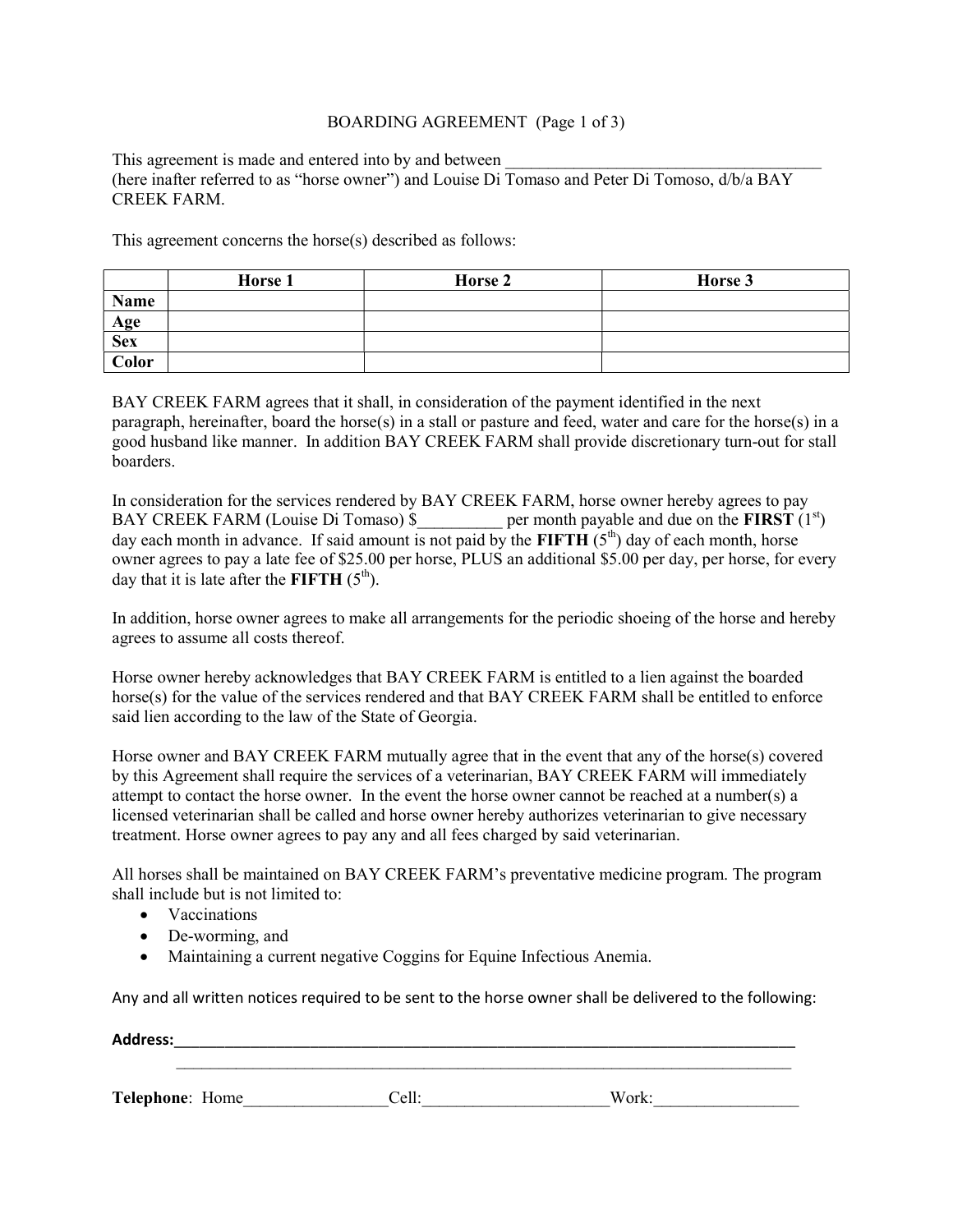## BOARDING AGREEMENT (PAGE 2 of 3)

Horse owner hereby relieves BAY CREEK FARM of the duty of exercising extraordinary care with respect to the horse(s) covered by this Agreement.

Furthermore, the horse owner hereby releases Louise Di Tomaso and Peter Di Tomaso, BAY CREEK FARM, its instructor, Louise Di Tomaso, agents, employees, executors, heirs and administrators from any and all claims, cause of action-whether now existing or hereafter accruing or maturing at any time-in any way related to the use of BAY CREEK FARM by Rider except BAY CREEK FARM's gross negligence or intentional acts.

The term Rider shall mean not only horse owner, but also any minor of horse owner and also any person who uses BAY CREEK FARM with permission of horse owner. The horse owner fully understands that he or she uses the facilities of BAY CREEK FARM at his or her own risk.

The horse owner hereby agrees to hold and save Louise Di Tomaso , Peter Di Tomaso and BAY CREEK FARM, its instructor, Louise Di Tomaso, agents, employees, executors, heirs and administrators harmless from each and every claim, demand, liability or other obligation which may arise or be connected with loss, injury, or damage to the Rider relating to the use of BAY CREEK FARM.

The horse owner agrees and covenants never to bring any action at law or equity against Louise Di Tomaso, Peter Di Tomaso, BAY CREEK FARM its instructor Louise Di Tomaso, agents, employees, executors, heirs and administrator on behalf of injury, damage or other loss suffered by Rider and connected with the use o f BAY CREEK FARM horses, equipment or facilities; and the horse owner shall defend Louise Di Tomaso and Peter Di Tomaso, BAY CREEK FARM, its instructor, Louise Di Tomaso, agents, employees, executors, heirs and administrators against any such actions brought by any other person with respect to riders use of said horses, equipment, or facilities and shall indemnify Louise Di Tomaso , Peter Di Tomaso and BAY CREEK FARM, its instructor, Louis Di Tomaso, agents, employees, executors, heirs and administrators, for anything for which rider is responsible alone, jointly or severally.

Horse owner hereby agrees to abide by the rules and regulations of BAY CREEK FARM as amended from time to time.

This agreement – together with the rules and regulations referred to herein- constitute the entire agreement between parties hereto and there are no other agreements between the parties hereto except as expressly set forth herein.

This agreement is intended to be severable with a thirty (30) day written notice. If any term or provision hereof is illegal in validity shall not affect the validity or enforceability of the remainder of this agreement.

This agreement shall be governed and interpreted exclusively and by under the law of the state of Georgia.